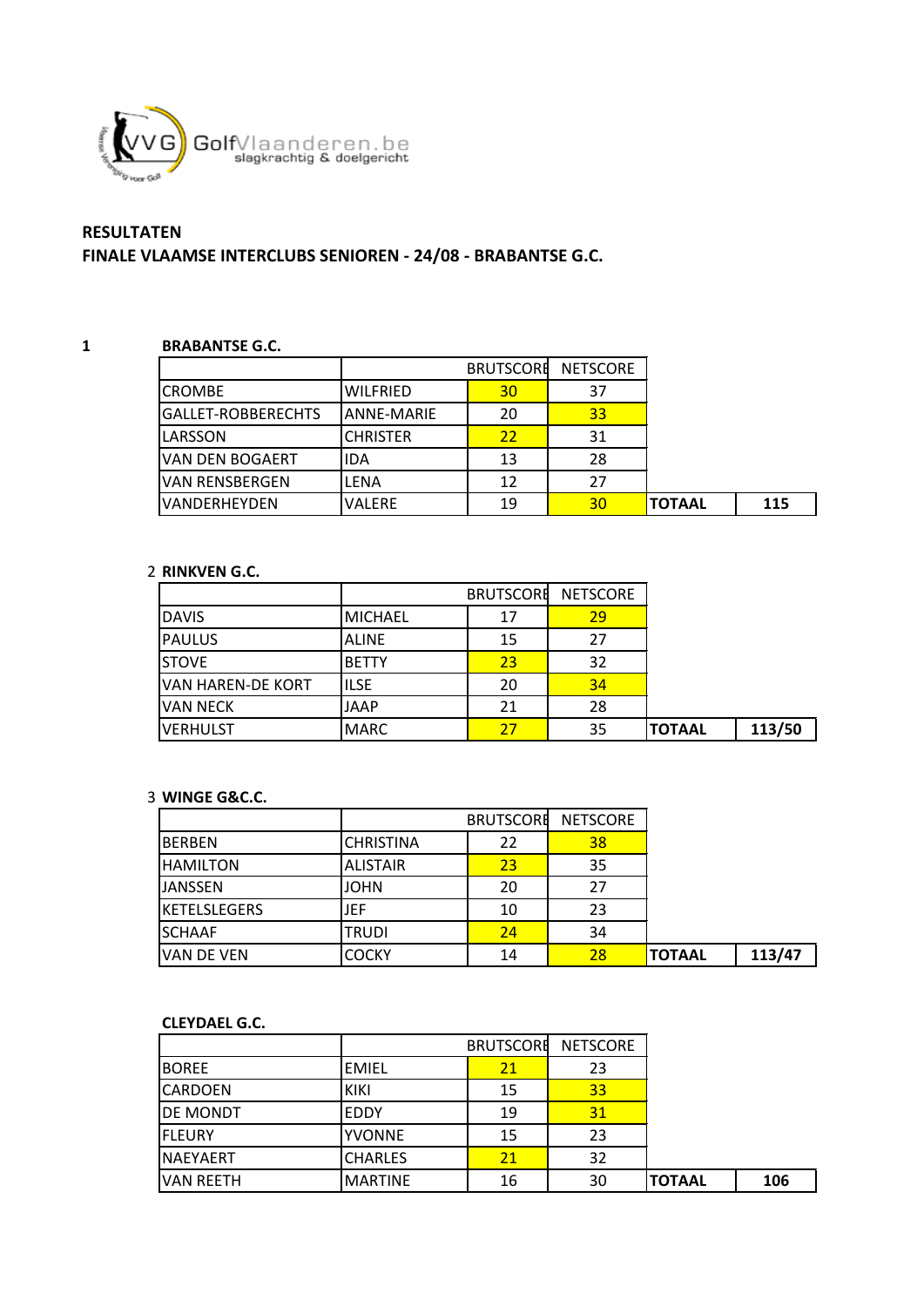#### **KEERBERGEN G.C.**

|                       |                | <b>BRUTSCORE</b> | <b>NETSCORE</b> |               |        |
|-----------------------|----------------|------------------|-----------------|---------------|--------|
| <b>HAZELEBACH</b>     | <b>PAULIEN</b> | 26 <sub>l</sub>  | 37              |               |        |
| <b>INATHAN</b>        | <b>WILLEKE</b> | 11               | 24              |               |        |
| <b>IOSSELAER</b>      | <b>LIESBET</b> | 14               | 31              |               |        |
| <b>IVAN DEN EYNDE</b> | <b>PAUL</b>    | 23               | 29              |               |        |
| <b>IVERHAEGEN</b>     | <b>PIERRE</b>  | 19               | 23              |               |        |
| <b>WIDRIG</b>         | <b>BRUNO</b>   | 17               | 25              | <b>TOTAAL</b> | 105/49 |

#### **FL. NIPPON G&B.C. HASSELT**

|                     |                | <b>BRUTSCORE</b> | <b>NETSCORE</b> |               |     |
|---------------------|----------------|------------------|-----------------|---------------|-----|
| <b>ICRAEGHS</b>     | <b>LISETTE</b> | 9                | 20              |               |     |
| <b>DE BLEECKERE</b> | <b>FONS</b>    | 28               | 33              |               |     |
| <b>DEBOES</b>       | <b>ALBERT</b>  | 23               | 32              |               |     |
| <b>GIJBELS</b>      | <b>RAOUL</b>   | 20               | 30              |               |     |
| <b>PEETERS</b>      | MARIE-JEANNE   | ٩                | 21              |               |     |
| <b>IWELTENS</b>     | <b>IRENE</b>   |                  | 20              | <b>TOTAAL</b> | 102 |

## **TERNESSE G&C.C.**

|                         |              | <b>BRUTSCORE</b> | <b>NETSCORE</b> |               |    |
|-------------------------|--------------|------------------|-----------------|---------------|----|
| <b>I</b> DELPORT        | <b>SONJA</b> | 20               | 26              |               |    |
| <b>DIEUDONNE</b>        | JOS          | 18               | 25              |               |    |
| <b>JANSSEN</b>          | <b>LEON</b>  | 9                | 15              |               |    |
| <b>LEMMENS</b>          | RAYMOND      | 17               | 28              |               |    |
| <b>TRITSMANS</b>        | <b>NICK</b>  | 17               | 26              |               |    |
| VAN LANKEREN MATTHESRIA |              | 16               | 28              | <b>TOTAAL</b> | 94 |

## **DAMME G&C.C.**

|                    |                  | <b>BRUTSCORE</b> | <b>NETSCORE</b> |               |       |
|--------------------|------------------|------------------|-----------------|---------------|-------|
| <b>IBLANCKAERT</b> | MARIE-CLAIRE     | 13               | 29              |               |       |
| <b>CAPPELLE</b>    | <b>MARIN</b>     | 14               | 20              |               |       |
| <b>MATTENS</b>     | <b>DOMINIQUE</b> | 9                | 20              |               |       |
| <b>ITALLER</b>     | LOUIS            | 24               | 27              |               |       |
| <b>IVERHEECKE</b>  | <b>AUGUST</b>    | 18               | 27              |               |       |
| <b>IVERHEECKE</b>  | ANITA            |                  | 17              | <b>TOTAAL</b> | 91/42 |

#### **R. OSTEND G.C.**

|                       |                | <b>BRUTSCORE</b> | <b>NETSCORE</b> |               |       |
|-----------------------|----------------|------------------|-----------------|---------------|-------|
| <b>SCHROE</b>         | IPAUL          | 17               | 32              |               |       |
| <b>SCHROE-BAILLIU</b> | LFFN           | 8                | 19              |               |       |
| VANDENDAELEN          | <b>VIVIANE</b> | 19               | 28              |               |       |
| <b>VERKEMPINCK</b>    | <b>JOHNNY</b>  | 15               | 27              |               |       |
| <b>VERMEIREN</b>      | <b>MIEKE</b>   | 12               | 28              |               |       |
| <b>VFRMFIRFN</b>      | CARL           | 13               | 25              | <b>TOTAAL</b> | 91/36 |